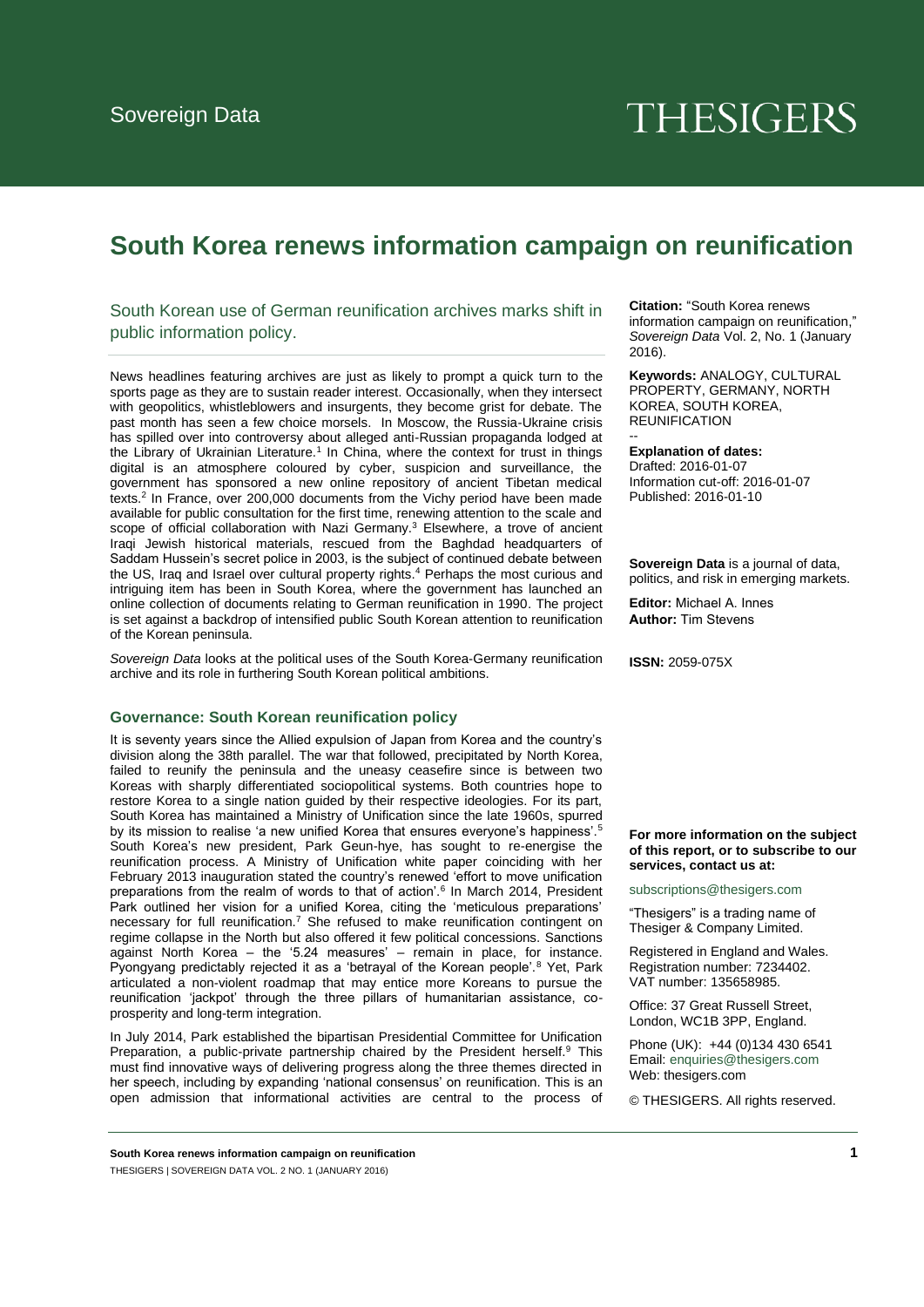

reunification, without which democratic support for it cannot take place. The 2013 reunification white paper described many outreach activities in educational establishments and the private sector, and organised public campaigns explaining the need for reunification whilst attempting to allay citizens' concerns.<sup>10</sup> This included a range of online information activities, social media engagement and internet television ('web-based unification stations'), most of which remain live, if not necessarily well frequented.

## **Infrastructure: a living textbook**

The venue for President Park's 2014 speech on reunification was carefully selected. It had been seven decades since Korean partition but also a quarter-century since German reunification. Speaking in Dresden, formerly in East Germany, Park drew upon German narratives of national reunification in order to promote her own vision for the Korean peninsula. In classic diplomatic language, she noted the fraternity of two countries that rebuilt successfully after war and, ultimately, in terms that so alarmed Pyongyang, how German reunification would be played out again in the 'peaceful reunification' of greater Korea. The choice of an ex-East German city over a West German one was presumably to rebuff North Korean accusations of Park's intended 'absorption' of North Korea by South Korea, as East Germany had been by its stronger western neighbour.

Park's proposals were consistent with her existing Korean Peninsula Trust Building Process but her speech was also a continuation of a bilateral South Korea-Germany process begun by her predecessor. In October 2010, the South Korean Ministry of Unification and the German Ministry of the Interior signed a Memorandum of Understanding pertaining to international cooperation on the issue of Korean reunification. This established a Germany advisory committee and various bilateral working practices, including increased sharing of 'historic and government documents' on German reunification and integration.<sup>11</sup> German reunification has been closely studied by South Korean academics and analysts, the case described by one official in the South as 'a living textbook': 'When composing policies, we start by asking "How did Germany do it?".<sup>'12</sup>

In December 2015, South Korea announced that this educational process was being extended into the public domain, thereby furthering its intentions to improve public understanding of reunification issues. The Ministry of Unification has launched a 'German reunification archive' website, from which the public can download German documents, translated into Korean, on a wide range of relevant topics.<sup>13</sup> Of the 2,152 documents in the archive, 926 have been provided by the German government, the remainder consisting of Korean expert reports. Not all documents have yet received copyright clearance from their original authors but a process is underway to resolve this issue.<sup>14</sup> At the time of writing, 1,101 items were available to the public.<sup>15</sup> German government documents from the 1980s and 1990s detail a wide range of political, economic, social and cultural aspects of potential and actual reunification. These include fields as diverse as health, policing, security, education, gender issues, infrastructure and, of course, foreign policy. It is not known whether any of these documents were declassified specifically for the Korean archive.

# **Stakeholders: the elephant in the room**

The South Korean government has a clear interest in disseminating documents that describe the preparations for, and the results of, the successful reunification of another nation. South Korean public support for reunification has waxed and waned over the decades, against a background of armed provocations by a North Korea determined to become a nuclear power and shifts in domestic South Korean politics and demography.<sup>16</sup> A public relations and fundraising campaign by President Lee Myung-bak (2008-13) failed to enthuse South Korea's burgeoning middle class, who were concerned not to shoulder the burden of supporting a ruined North Korea should the Kim regime in Pyongyang collapse.<sup>17</sup> Park faces similar challenges in motivating citizens and policymakers to embrace reunification as a national project.

German reunification has been closely studied by South Korean academics and analysts, the case described by one official in the South as 'a living textbook': 'When composing policies, we start by asking "How did Germany do it?"'.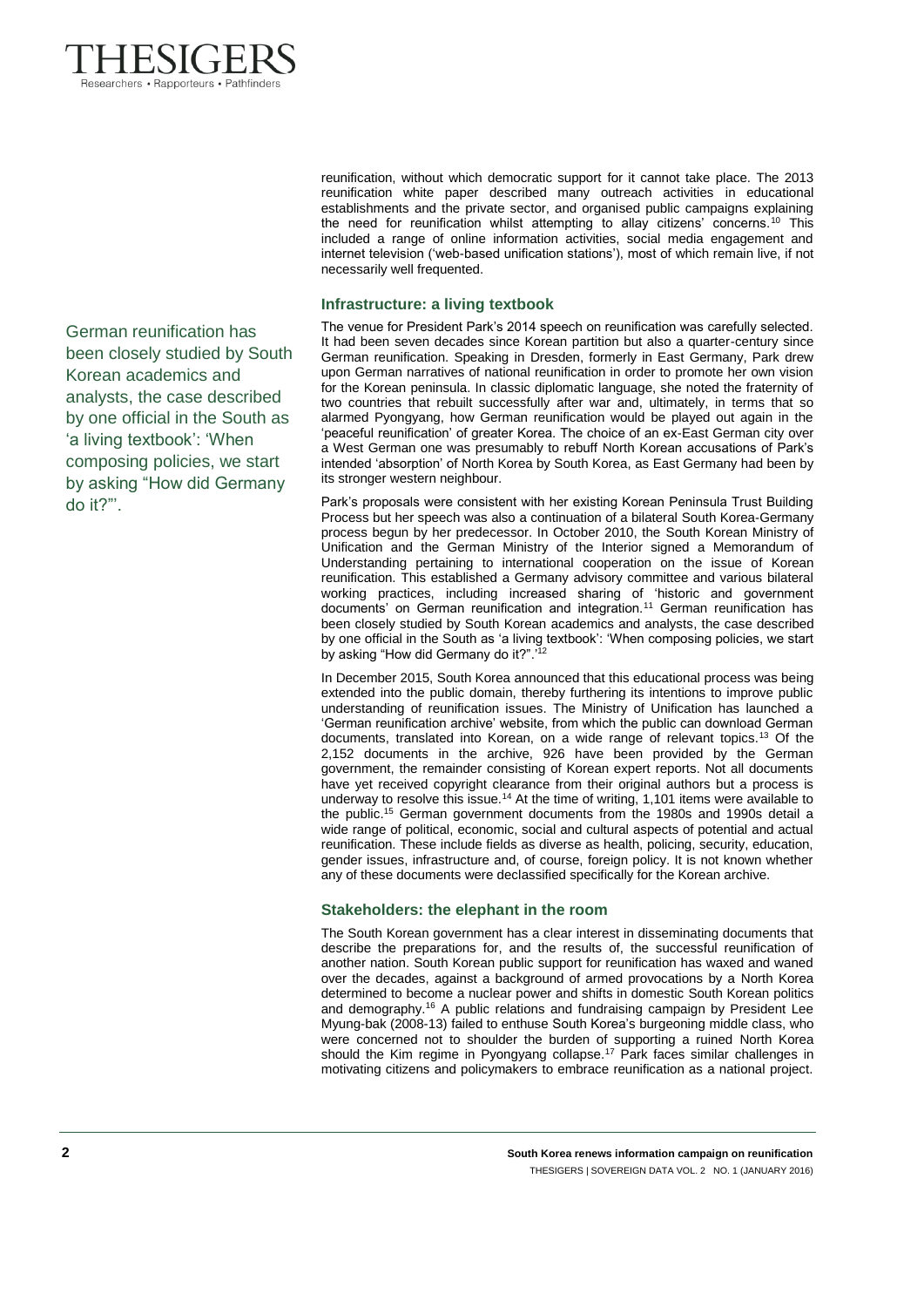

As Koreans who remember a united country die of old age, personal ties between North and South grow weaker each year.<sup>18</sup>

Reunification rhetoric therefore shifts towards its economic benefits, a much harder case to make, especially if costs rising to USD3 trillion or more are indicative. This is not helped by limited information on the economy of North Korea, a country that has not declared even its gross domestic product since 1965.<sup>19</sup> In January 2014, South Korea launched its own portal on North Korea for South Korean consumption (presumably also accessibly by those in the North who can manage a connection). It is an endeavour the South is better placed than most countries to undertake.<sup>20</sup> These informational efforts to educate South Koreans about both reunification and its prospective unification partner will continue to be difficult in the face of concerns about the social and economic cost of reunification, regardless of the relative success of the German example. There are doubts that South Korea is even serious about reunification. Many analyses identify government information schemes as propaganda rather than education. The argument is that Park, rather than demonstrating a deep-seated commitment to national unification, is preparing South Koreans for the medium-term collapse of the Pyongyang regime, the costs of which will inevitably fall in large part on South Korea.<sup>21</sup> The omission in recent policy of any mention of regime failure in the North only serves to enhance public impressions that the South Korean government is not being entirely honest with its citizens.

# **Conclusion**

The South Korea-Germany archives project raises at least two issues. The first is explanation by analogy: comparing a current event or development with a borrowed device or prop – frequently, in foreign policy circles, an historical event or development. Leaders do this to shed light where confusion and murk reign, to sell a political agenda, or both. The second issue is cultural property: historical examples lifted from text books are nebulous things, but physical artefacts (and their digital proxies) are quite another. The use of such materials for strategic gain is not without precedent, more often undertaken without the consent of entitled parties. The South Korea-Germany archives project is different, two friendly countries collaborating at presidential level to shape public perceptions, using cultural artefacts to fuel geopolitical comparison. It is a fascinating twist on a practice common among culturally cognate or geographically proximate groups, but critics might scoff that the project lacks both credibility and resonance, as Korea and Germany share few historical, pre-Cold War linkages.<sup>22</sup>

The scheme represents renewed South Korean efforts to shape popular expectations. The novelty of the process is such that it may be some time before the project's results can be observed and assessed. Most commentators believe that reunification is possible, but differ over time-scales, the circumstances that will bring it about and, of course, over how difficult, and perhaps violent, any transition will be.<sup>23</sup> This new archive should be seen as one of many efforts to shape the Korean information environment ahead of a range of potential scenarios playing out over the next decade or so. It will be interesting to see what, if any, political discourse follows from it. Importantly, although the German experience may comprise a 'textbook', it is certainly no 'playbook' for the politics of the Korean peninsula – where current conditions, arguably, suggest a far more fraught situation than Germany found itself in at the end of the Cold War.

The project is a fascinating twist on a common practice, but critics might scoff that the project lacks both credibility and resonance, as Korea and Germany share few historical, pre-Cold War linkages.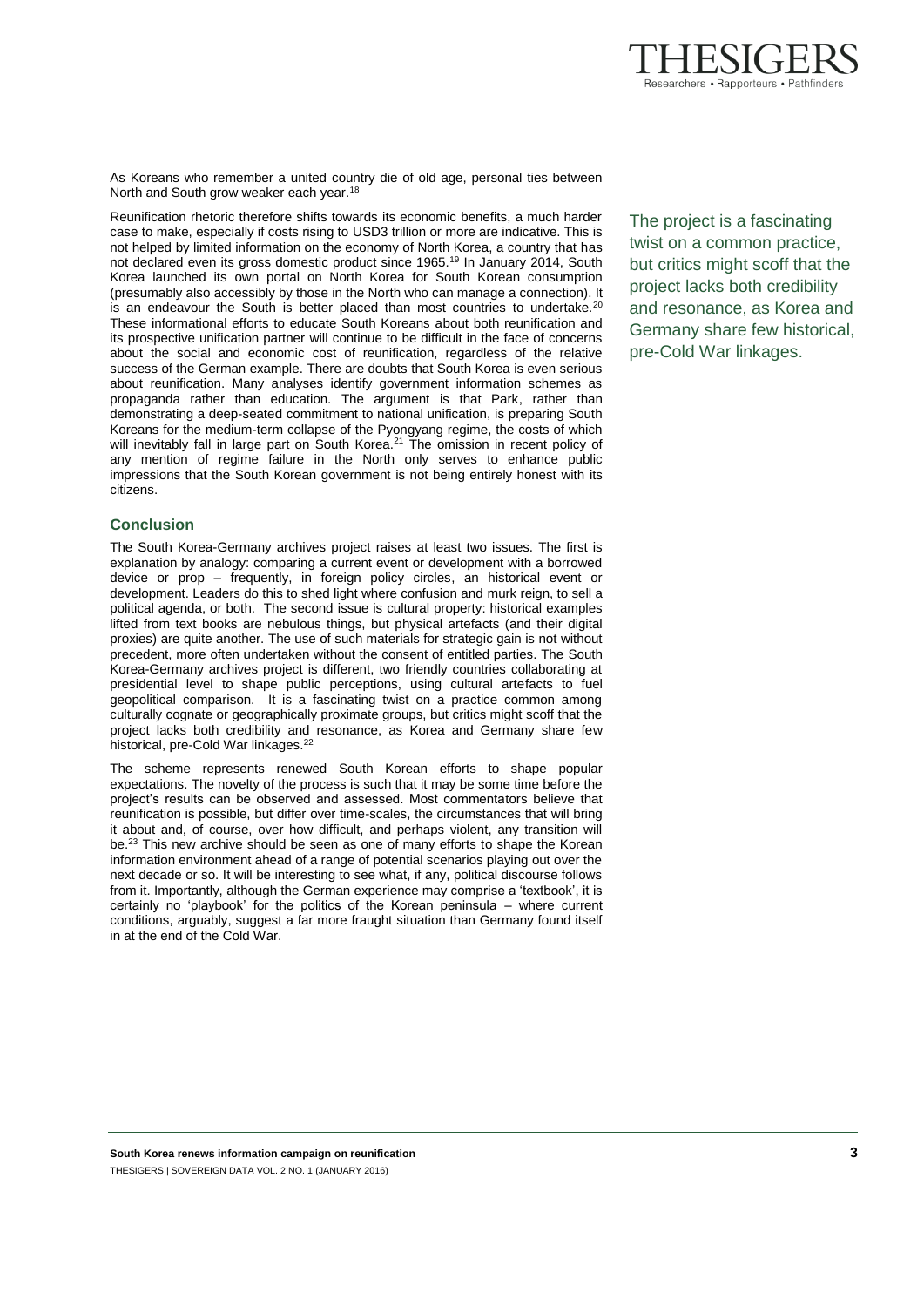

#### **HOW TO SUBSCRIBE**

Sovereign Data is published monthly and distributed direct to subscribers via email as a PDF attachment. Subscribers to the Reporting Service benefit from daily, weekly and monthly reporting and analysis.

Thesigers defines "sovereign" and "data" broadly, in order to more fully understand the risks and opportunities associated with knowledge in all its tributary forms – "information", "data", "evidence", "intelligence", and so on.

Thesigers' view of sovereign data is that it contains essential elements of substance and form, of context and meaning – original, often perishable artefacts about people, places, events, issues and things.

#### **Monthly Journal**

Thesigers' monthly journal, *Sovereign Data*, provides short, digestible analysis of the state of the information environment. Each monthly issue focuses on a single, current topic selected by Thesigers staff, given additional context and assessed for relevance and impact.

#### **Reporting Service**

Thesigers' reporting service tracks current developments in sovereign data. Intended for clients who need more frequent, detailed updates, the service features summary reports and briefings based on locally-sourced news, data analytics, risk indexes and regular assessment.

#### **Research and Development**

Thesigers' conducts ongoing research and development through a sensemaking program of workshops, system design and technology innovation. Workshops investigate problems covered in our reporting and analysis. Our systems and technology work creates working solutions to them.

#### **For more information on the subject of this report, or to subscribe to our services, contact us directly at:**

Email[: subscriptions@thesigers.com](mailto:subscriptions@thesigers.com) Phone (UK): +44 (0)134 430 6541

### **Notes**

- 1. 'Putin warns against moves to close Ukrainian library in Moscow', RIA Novosti, 25 December 2015, via BBC Monitoring.
- 2. 'China sets up database for Tibetan medical books', Xinhua, 7 December 2015.
- 3. 'France opens access to archives drawn from Nazi-collaboration Vichy era', *The Guardian*, 28 December 2015.
- 4. 'Who should keep Iraqi Jewry's archives, saved from Saddam, now on tour in US?', *Times of Israel*, 6 January 2016[, http://www.timesofisrael.com/who](http://www.timesofisrael.com/who-should-keep-iraqi-jewrys-archives-saved-from-saddam-now-on-tour-in-us/)[should-keep-iraqi-jewrys-archives-saved-from-saddam-now-on-tour-in-us/.](http://www.timesofisrael.com/who-should-keep-iraqi-jewrys-archives-saved-from-saddam-now-on-tour-in-us/) [Accessed 7 January 2016.]
- 5. <http://eng.unikorea.go.kr/main.do> [Accessed 6 January 2016.]
- 6. ROK Ministry of Unification, *White Paper on Korean Unification*, February 2013.
- 7. 'Full text of Park's speech on N. Korea', *The Korea Herald*, 28 March 2014. 8. 'North Korea lashes out at Park's unification declaration', *The Hankyoreh*, 14
- April  $2014$ 9. Ministry of Unification, 'New Year plans on foundation building for unification by
- Presidential Committee for Unification Preparation', press release, 30 December 2014. [Accessed 5 January 2016.]
- 10. ROK Ministry of Unification, *White Paper*, pp. 45-64.
	- 11. 'South Korea: Looking to Germany for lessons on reunification', *The New York Times*, 1 October 2010.
- 12. 'New way of looking at "unification cost"', *The Korea Times*, 10 October 2010.
- 13. Gov't builds archive of German reunification info', *Korea.net*, 15 December 2015[, http://www.korea.net/NewsFocus/Policies/view?articleId=131346](http://www.korea.net/NewsFocus/Policies/view?articleId=131346) [Accessed 7 January 2016.]
- 14. 'Gov't launches online archive on German unification', Yonhap, 7 December 2015.
- 15. The archive is online a[t http://germanunification.unikorea.go.kr/index.jsp.](http://germanunification.unikorea.go.kr/index.jsp) [Accessed 7 January 2016.]
- 16. Andrei Lankov, *The Real North Korea: Life and Politics in the Failed Stalinist Utopia*, New York: Oxford University Press, 2013, pp. 157-162.
- 17. 'A little reunification OK for young S. Koreans, but not too much', Reuters, 22 December 2011.
- 18. 'North Korean families reunited with relatives from South after six decades', *The Guardian*, 20 October 2015.
- 19. 'Korean unification costs clouded by dearth of data on North', *Bloomberg Business*, 20 November 2014.
- 20. [http://nkinfo.unikorea.go.kr/nkp/main/portalMain.do.](http://nkinfo.unikorea.go.kr/nkp/main/portalMain.do) [Accessed 7 January 2016.]
- *21.* 'Why is South Korea plugging unification?', BBC News, 28 January 2014, [http://www.bbc.co.uk/news/world-asia-25911981.](http://www.bbc.co.uk/news/world-asia-25911981) [Accessed 7 January 2016.]
- 22. See, for comparative purposes, Douglas Cox, '"Inalienable" archives: Korean royal archives as French property under international law', *International Journal of Cultural Property* 18, no. 4: 409-423.
- 23. 'Costly and complicated why many Koreans can't face reunification', *The Guardian*, 9 October 2015.